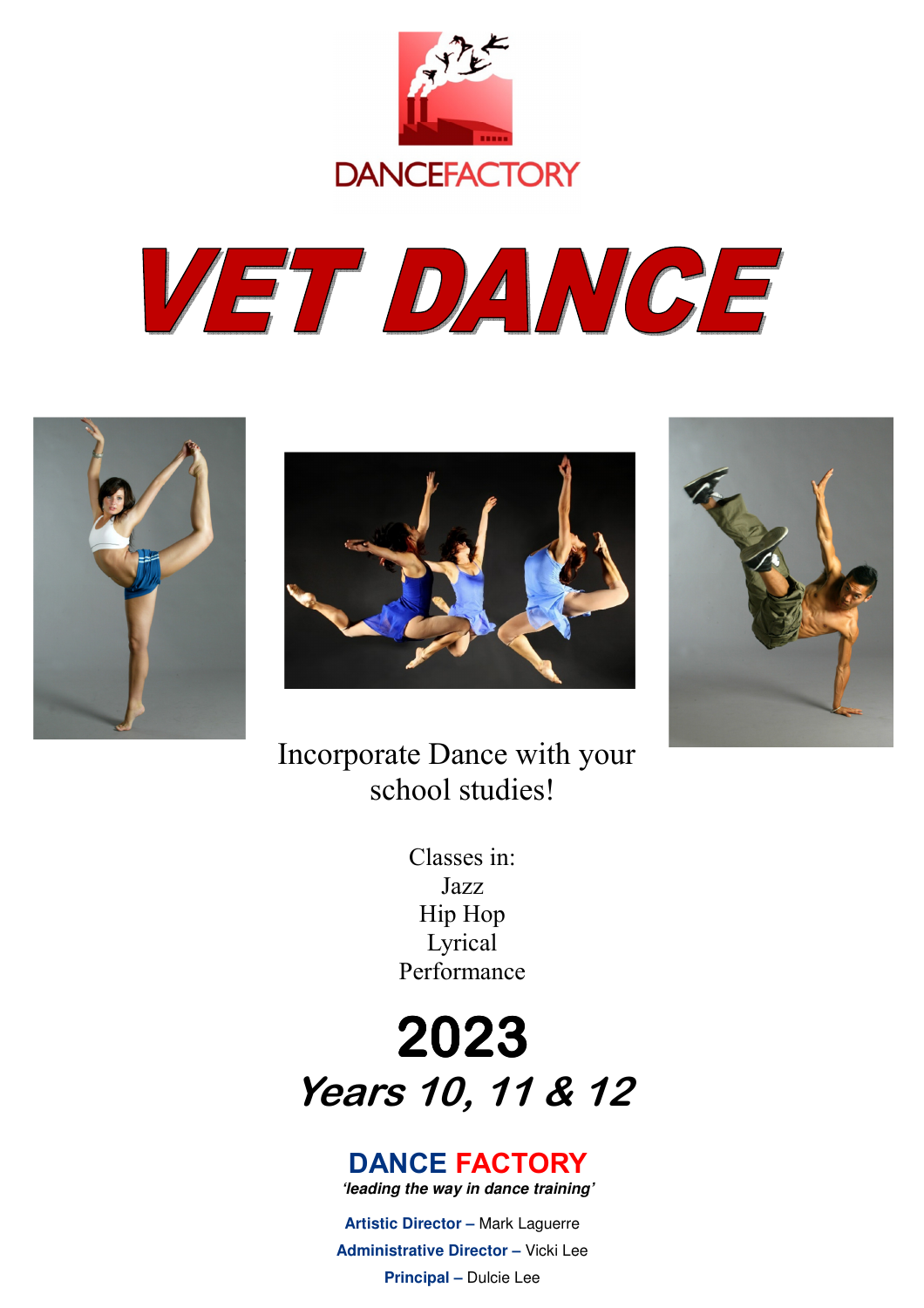Due to the quality of its teachers, a strong emphasis on performance and Dulcie Lee's direction and attention to detail and technique, Dance Factory students have found their place throughout the West End, Broadway, Asia and virtually every major musical production in Australian theatre, whilst many of Australia's leading choreographers and teachers are graduates of the Dance Factory's full time courses.

At Dance Factory we encourage you to develop a love of dance and musical theatre. We strive to develop a selfconfident, happy, versatile and healthy performers and the extensive range of accredited courses that we offer allow us to take cater to each individuals' needs and range of abilities. The development of the individual is our main focus; our aim is not only to help you become a consummate dancer and performer but to find, enhance and master your natural gifts.

Dance Factory also believes that technique can only take you so far, to be a performer you have to actually perform in front of an audience, therefore practical performance is a key element of Dance Factory courses. We produce four performances each year, one per term, in a range of situations; from studio to cabaret to theatre.

This and focus on both technique and performance is also the hallmark of Dance Factory's VET program.

#### **Past students have been invited to perform in Top Acts.**

#### **HERE ARE A FEW PRODUCTIONS DANCE FACTORY GRADUATES HAVE BEEN A PART OF:**

42nd St Matilda and St Matilda and St Matilda and St Matilda and St Matilda and St Matilda and St Matilda and St Matilda and St Matilda and St Matilda and St Matilda and St Matilda and St Matilda and St Matilda and St Mati A Chorus Line **Miss** Saigon Bangarra Dance Theatre Mamma Mia Beauty and the Beast Moulin Rouge (Paris) Cats **Cats** Muriel's Wedding Chicago The Producers Chitty Chitty Bang Bang Saturday Night Fever<br>
Come From Away<br>
School of Rock Come From Away Crazy For you shout that the Shout Cruise Ships **Showboat** Showboat Dancin' Man Singin' In The Rain Disneyland Smokey Joes Café Dusty **Dusty** Starlight Express (Aust & Germany) Fame Strictly Ballroom<br>Fiddler on the Roof Sweeney Todd Fiddler on the Roof Footloose Sweet Charity Frozen **Tap Dogs** Grease Universal Studios High School Musical West Side Story Jesus Christ Superstar New Your We Will Rock Your Joseph & the Amazing Technicolor Dreamcoat The Wizard of Oz Lido (Paris) Wicked The Lion King **Mamma** Mia Mary Poppins

#### **Graduates have gone on to become:**

| Performers (Dancers, Singers & Actors) |          | .<br>Choreographers |
|----------------------------------------|----------|---------------------|
| <b>Directors</b>                       | Teachers | Dance Studio Owners |

#### **TEACHERS**

**Mark Laguerre -** Artistic Director & teacher**;** worked throughout Australia as an actor, singer & dancer in theatre & television. Was the Artistic & Dance Director for the Victorian State Schools Spectacular for 15 years. Teaches Performance, Drama & Singing at Dance Factory. TAE40110 Certificate IV in Training and Assessment, Bachelor of Education

**Vicki Lee -** Administrative Director & teacher; worked as a dancer performing on television & in cabaret shows. Choreographic credits include cabaret shows for Asia & various conventions. Currently teaches jazz & tap and is a DFTA teacher & examiner. TAE40110 Certificate IV in Training and Assessment and Diploma of Arts (Dance and Performance)

**Paula Williams—**Teacher; Dance Factory junior school student and full time graduate. DFTA teacher & examiner. Paula has appeared in Blue Heelers, Full Frontal, Wog Boy, Neighbours and Universal Studios in Japan. Paula has performed in Menopause the Musical, Thomas the Tank Engine, Hunchbax and Witches and Britches

**Emmanuel Carella** – Teacher; Dance Factory Diploma graduate and Scholarship student. Dancer and choreographer credits include; X Factor 10 network, The Wog Boy, Boy-Town, West Side Story, Starstruck - Nine Network, Rove Live, and Caribbean Cruises.

Accomplished singer - support act for Christina Aguilera's Australian Tour. Released self-titled album "Emmanuel".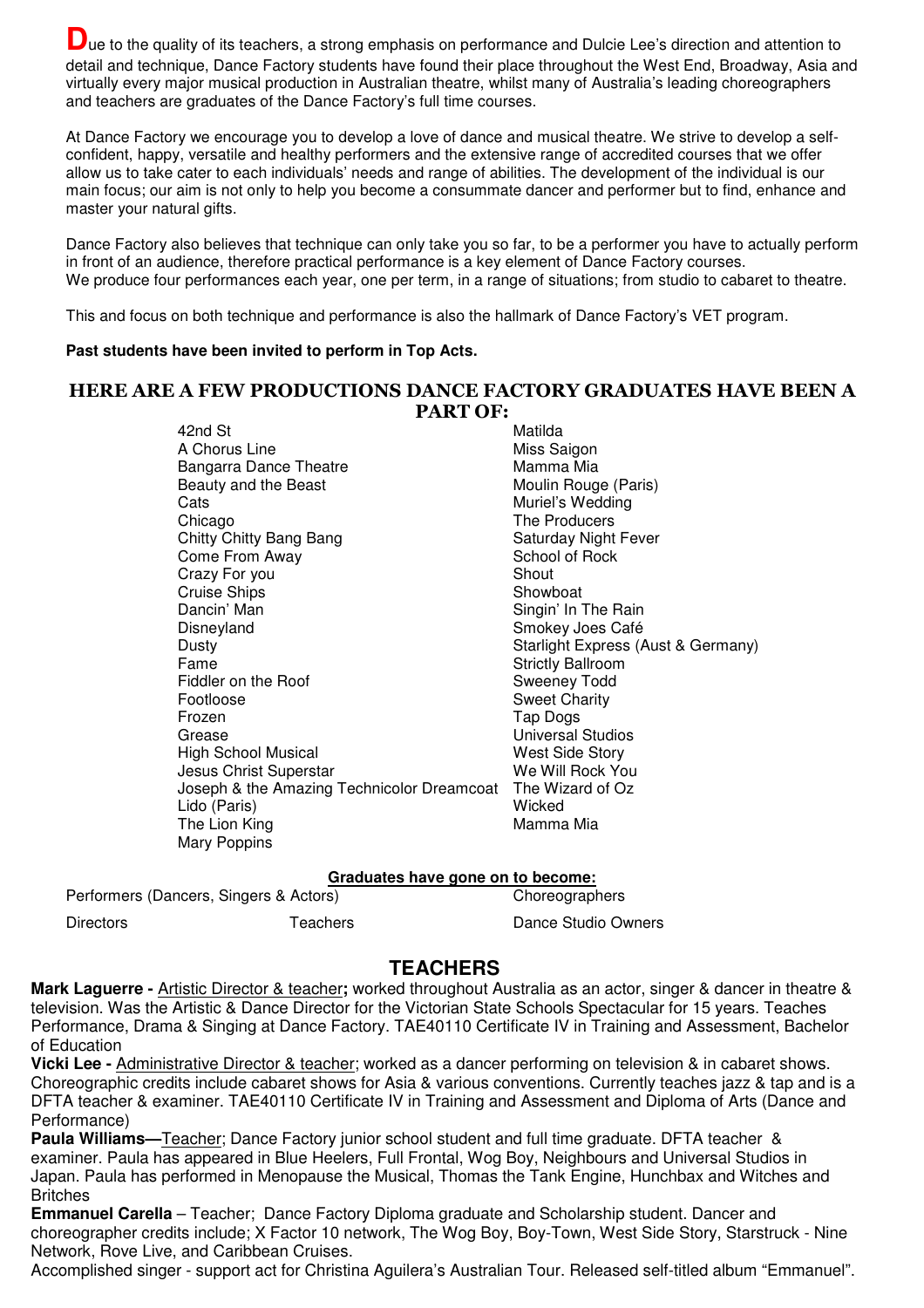### **VET DANCE CUA20120 Certificate II in Dance with selected units from CUA30120 Certificate III in Dance**

#### **DANCE PROGRAM**

- Units  $1 + 2$  first year of study
- Units  $3 + 4$  second year of study
- Rehearsals and performances in studios and on the stage with a performance at the end of each term

This program provides students with dance technique, performance skills and industry knowledge. Students will learn to work with others, follow direction, self-motivate, adapt quickly to changes, and gain self-confidence.

The training will include classes in Hip Hop, Jazz, Contemporary, minimal theory and a performance at the end of each term. The skills learnt can be related to everyday fitness and co-ordination, further training in dance and performance and appreciation of the performing arts.

#### **ENTRY REQUIREMENTS**

There are no pre-requisites to enrol in VET Dance. Previous dance experience is an advantage but not necessary. Due to the physical nature of the course, physical fitness is an important consideration.

Students can commence in Years 10 or 11. Students must complete Units 1 & 2 before commencing 3 & 4 to receive the Certificate. Year 12 students commencing in Units 3 & 4 will receive a Statement of Attainment for units completed.

#### On successful completion of this program the student will receive:

**Credit towards VCE:** students will be eligible for up to six units credit towards VCE, 4 units at Unit 1 / 2 level, plus a Units 3 / 4 sequence. Students wishing to receive an ATAR contribution for the Units 3 / 4 sequence in the VCE VET Dance Program must undertake scored assessment for the purpose of achieving a study score. This study score can contribute directly to the ATAR, either as one of the student's best four studies (primary four) or as a fifth or sixth study. Where a student elects not to receive a study score no contribution to the ATAR will be available.

**Credit towards VCAL:** this program contributes to the Industry Specific Skills Strand of VCAL and may also contribute to the Work Related Skills Strand for VCAL

**Qualification** A nationally recognised qualification – CUA20120 Certificate II in Dance

**Duration** 2 years part time 4 hours per week

**Time** Wednesdays 2pm - 6pm or Saturdays 9.45am – 1.45pm

| Units covered    |                                               |                      |                                                                  |  |  |  |  |  |  |
|------------------|-----------------------------------------------|----------------------|------------------------------------------------------------------|--|--|--|--|--|--|
| Core             | Units 1 & $2 - 1$ <sup>st</sup> year of study | Core                 | Units $3 \& 4 - 2^{nd}$ year of study                            |  |  |  |  |  |  |
| CUADAN211        | Develop basic dance techniques                | CUADAN212            | Incorporate artistic expression<br>into basic dance performances |  |  |  |  |  |  |
| CUAPRF211        | Prepare for live performances                 | CUAIND211            | Develop and apply creative arts<br>industry knowledge            |  |  |  |  |  |  |
| CUAWHS111        | Follow safe dance practices                   | CUAPRF314            | Develop audition techniques                                      |  |  |  |  |  |  |
| CUAWHS211        | Develop a basic level of physical             | CUAPRF317            | Develop Performance                                              |  |  |  |  |  |  |
|                  | fitness for dance performance                 |                      | techniques                                                       |  |  |  |  |  |  |
| <b>Electives</b> |                                               | Electives (select 2) |                                                                  |  |  |  |  |  |  |
| CUADAN213        | Perform basic jazz dance<br>techniques        | CUADAN315            | Increase depth of jazz dance<br>techniques                       |  |  |  |  |  |  |
| CUADAN220        | Perform basic lyrical dance<br>techniques     | CUADAN322            | Increase depth of lyrical dance<br>techniques                    |  |  |  |  |  |  |
| CUADAN218        | Perform basic street dance<br>techniques      | CUADAN319            | Increase depth of street dance<br>techniques                     |  |  |  |  |  |  |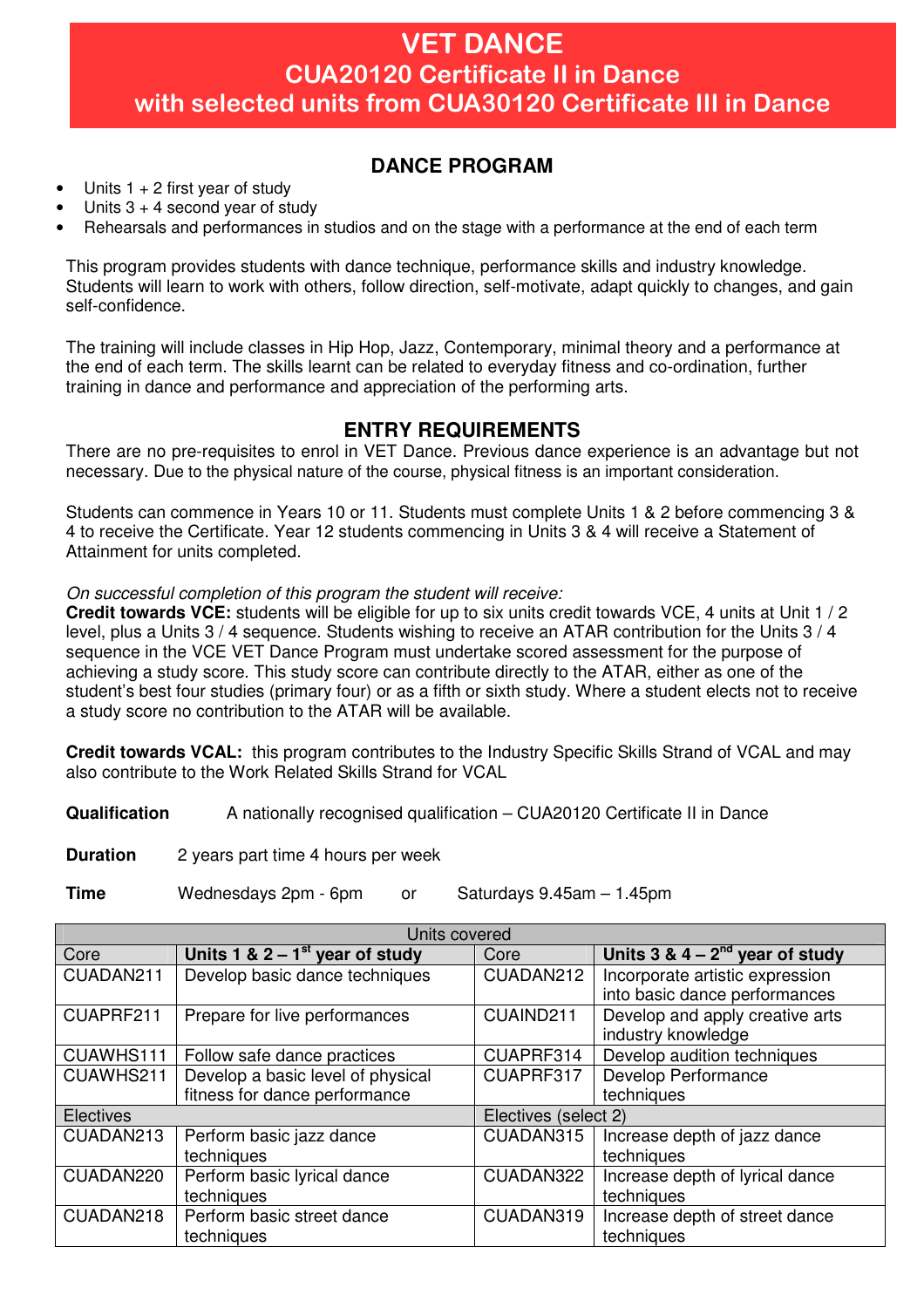## **CUA30120 Certificate III in Dance**

#### **Year 12 students that have already completed VET Dance/ CUA20120 Certificate II in Dance can do one further year of study to complete their CUA30120 Certificate III in Dance.**

Develop own dance skills, technique & performance with minimal theory.

Classes in Hip Hop, Jazz, Lyrical, Contemporary & Performance

Units completed are under Block Credit Recognition (BCR) and may be eligible for credit towards the VCE.

Certificate III comprises 13 units – 6 already completed with VET Dance/ Certificate II, 5 compulsory, 2 electives

| Units covered                                                |                                                                  |           |                                   |  |  |  |  |  |
|--------------------------------------------------------------|------------------------------------------------------------------|-----------|-----------------------------------|--|--|--|--|--|
| Course                                                       | Compulsory units to be                                           | Course    | Units already completed in Cert   |  |  |  |  |  |
| Codes                                                        | completed in Cert III                                            | Codes     | Ш                                 |  |  |  |  |  |
| <b>CUAWHS311</b>                                             | <b>Condition body for dance</b>                                  | CUAPRF314 | Develop audition techniques       |  |  |  |  |  |
|                                                              | performance                                                      |           |                                   |  |  |  |  |  |
| <b>CUACHR311</b>                                             | <b>Develop basic composition</b>                                 | CUAPRF317 | Develop performance techniques    |  |  |  |  |  |
|                                                              | <b>skills</b>                                                    |           |                                   |  |  |  |  |  |
| <b>CUADAN331</b>                                             | Integrate rhythm into                                            | BSBWTK201 | Work effectively with others      |  |  |  |  |  |
|                                                              | movement activities                                              |           |                                   |  |  |  |  |  |
| <b>CUAIND311</b>                                             | Work effectively in the                                          | CUAWHS211 | Develop a basic level of physical |  |  |  |  |  |
|                                                              | creative arts industry                                           |           | fitness for dance performance     |  |  |  |  |  |
|                                                              | Apply knowledge of history                                       |           | 2 units from cert II either jazz, |  |  |  |  |  |
|                                                              | theory to<br>and<br>own<br>arts                                  |           | lyrical or street dance           |  |  |  |  |  |
| <b>CUARES301</b>                                             | practice                                                         |           |                                   |  |  |  |  |  |
|                                                              | Elective units - Select 2. Cannot be the same units from Cert II |           |                                   |  |  |  |  |  |
| CUADAN315                                                    | Increase depth of jazz dance techniques                          |           |                                   |  |  |  |  |  |
| CUADAN322                                                    | Increase depth of lyrical dance techniques                       |           |                                   |  |  |  |  |  |
| CUADAN319                                                    | Increase depth of street dance techniques                        |           |                                   |  |  |  |  |  |
| CUAPRF316                                                    | Develop musical theatre techniques                               |           |                                   |  |  |  |  |  |
| CUADAN321                                                    | Increase depth of street dance techniques                        |           |                                   |  |  |  |  |  |
| CUADAN316                                                    | Increase depth of street dance techniques                        |           |                                   |  |  |  |  |  |
| CUADAN318<br>Increase depth of contemporary dance techniques |                                                                  |           |                                   |  |  |  |  |  |

| <b>Duration</b> | 1 year part time 4 hours per week |  |                           |
|-----------------|-----------------------------------|--|---------------------------|
| <b>Time</b>     | Wednesdays 2pm - 6pm              |  | Saturdays 9.45am - 1.45pm |

#### **WHY STUDY DANCE? WHERE CAN IT LEAD YOU?**

| <b>Further Dance Training at Dance Factory</b> | Certificate III in Dance<br>Certificate IV in Dance<br>Certificate IV in Dance Teaching & Management<br>Diploma of Dance<br>Diploma of Dance Teaching & Management<br>Diploma of Musical Theatre |
|------------------------------------------------|--------------------------------------------------------------------------------------------------------------------------------------------------------------------------------------------------|
| <b>Further studies at University</b>           | Bachelor of Arts (Dance)<br>Bachelor of Creative Arts (Dance)<br>Bachelor of Arts (Music Theatre) (Dance)                                                                                        |

Credit for University Entry into other courses **Career Pathways with additional training and experience;**  Performer; cruise ships, theatre, theme parks Teacher; pre-school, primary school, secondary school, own dance school **Choreographer**  Dance Therapist Dance nutritionist Dance physiotherapist Backstage; lighting, set design, costume, stage management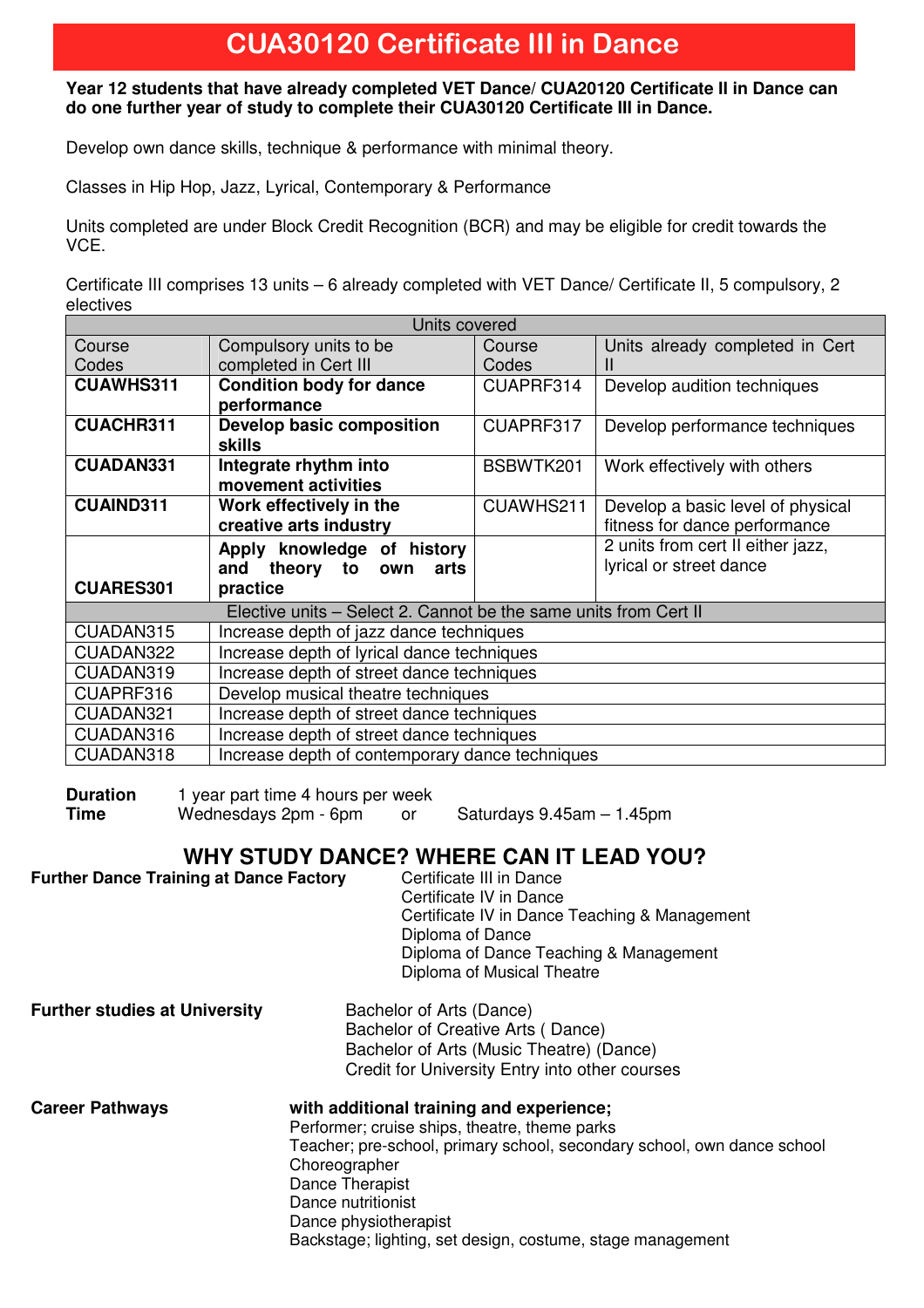#### **PERFORMANCES**

All students perform in our end of term performances and are required to buy tickets Payment for compulsory minimum tickets is included in the compulsory extras (Compulsory minimum of: Term 1– 2 tickets, Terms 2, 3 & 4 – 3 tickets). Extra tickets are available at reception.

#### **UNIFORMS**

Although a specific class uniform is not required, students are asked to wear flexible and tight fit clothing. Teachers need to see the body to correct alignment and technique. We recommend students wear the DFTA uniform for class, as it is compulsory for exams.

The DFTA uniform must be worn for all assessments/exams and can be purchased at reception. VET students receive a 10% discount for all dance wear and shoe purchases

#### **FACILITIES**

- 5 studios with mirrors, barres, sound equipment, sprung floors and tarquette
- Television and DVD/video equipment for research and performance analysis
- Access to a wide range of dance texts
- Recreational area for study and lunches

#### **2023 TERM DATES**

| 1 <sup>st</sup> Term | Monday 30 January-Sunday 2 April                   |
|----------------------|----------------------------------------------------|
|                      | Proposed performance-Sunday 26 March               |
| $2nd$ Term           | Monday 24 or Wednesday 26 April - Thursday 22 June |
|                      | Proposed performance—Sunday 18 June                |
| $3^{\text{rd}}$ Term | Monday 10 July - Thursday 14 September             |
|                      | Proposed performance—Wed 13 or Thurs 14 September  |
| $4th$ Term           | Monday 2 October - Sunday 17 December              |
|                      | Proposed performance-Sunday 10 or 17 December      |
|                      |                                                    |

#### **ENROLMENT**

Please fill in the attached enrolment form and return to Dance Factory

#### **FEES**

\$2,600 per year – This amount includes tuition fees and associated costs \$500 deposit. A deposit is required to secure your place. This will be deducted from your fee total.

If your home school will not be paying your fees, you will need to pay Dance Factory directly. You can choose to pay with the following options:

|               | <b>TOTAL</b><br><b>TUITION</b><br><b>PER YEAR</b> | LESS<br><b>DEPOSIT</b> | <b>BALANCE</b> | NO. OF<br><b>PAYMENTS</b> | INSTALMENT<br><b>AMOUNT</b> | DATE DUE                                         |
|---------------|---------------------------------------------------|------------------------|----------------|---------------------------|-----------------------------|--------------------------------------------------|
| 1 instalment  | \$2,600                                           | \$500                  | \$2,100        |                           | \$2,100                     | $20th$ Jan                                       |
| 2 instalments | \$3,000                                           | \$500                  | \$2,500        | 2                         | \$1,250                     | $20th$ Jan &<br>1 <sup>st</sup> May              |
| 4 instalments |                                                   |                        |                |                           |                             | 1 <sup>st</sup> March,<br>$20^{\text{m}}$ Jan, 1 |
|               | \$3,200                                           | \$500                  | \$2,700        | 4                         | \$675                       | 1 <sup>st</sup> May, 1 <sup>st</sup> July        |

**Compulsory Extras** \$480 (payable by student, not school)

To cover minimum compulsory tickets and costume levy for performances Must be paid by  $1<sup>st</sup>$  March 2023

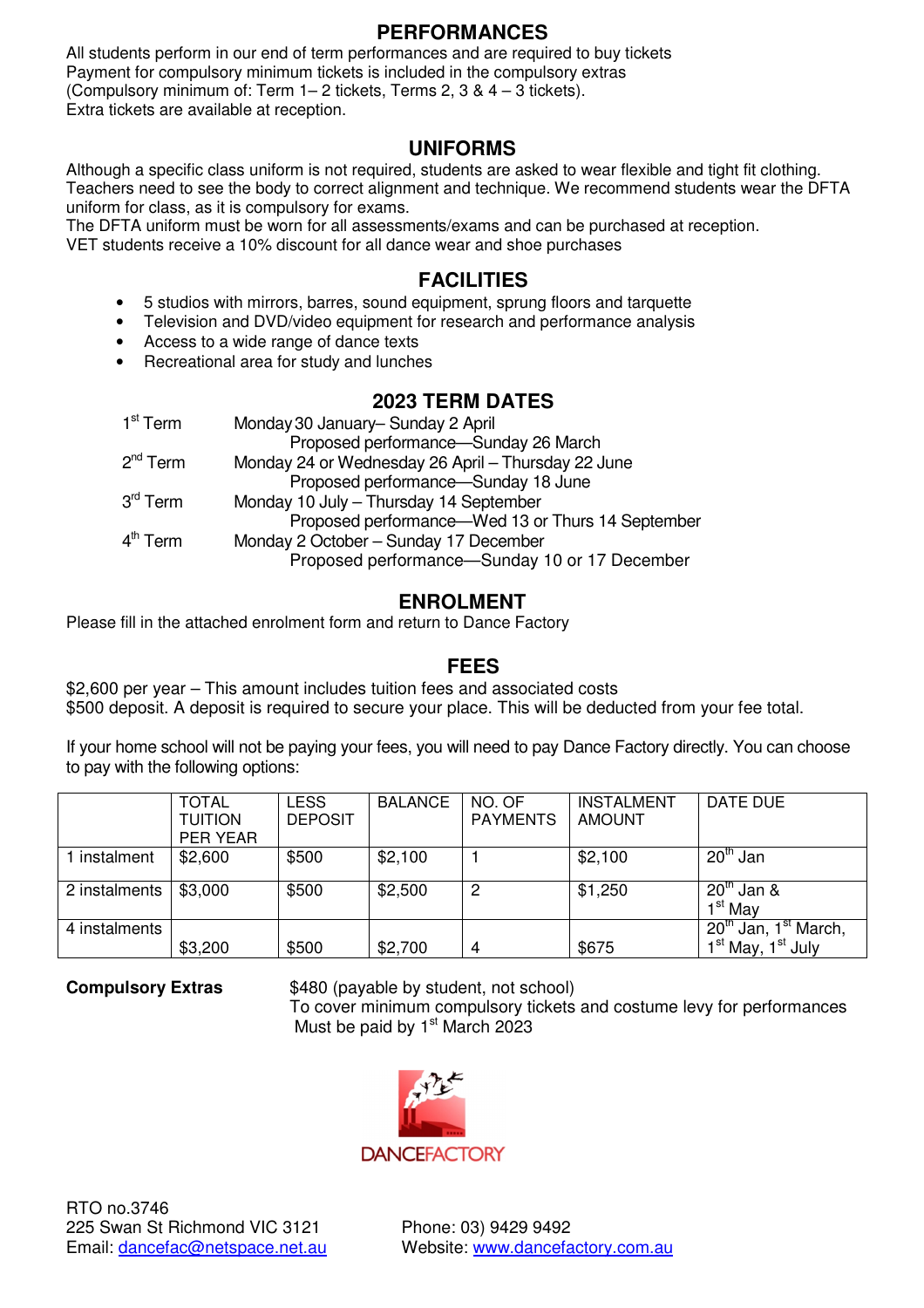

# DANCE FACTORY



## **2023 VET Dance Enrolment Form**

| <b>GENERAL</b>                                         |              |                    |  |      |                   |                       |          |           |                              |  |
|--------------------------------------------------------|--------------|--------------------|--|------|-------------------|-----------------------|----------|-----------|------------------------------|--|
| Surname                                                |              |                    |  |      | <b>First Name</b> |                       |          |           |                              |  |
| Address                                                |              |                    |  |      |                   |                       |          |           |                              |  |
| Suburb                                                 |              |                    |  |      |                   | <b>State</b>          |          |           | Postcode                     |  |
| Telephone<br>Home                                      |              |                    |  |      |                   | Mobile                |          |           |                              |  |
| Email                                                  |              |                    |  |      |                   |                       |          |           |                              |  |
| Date of Birth                                          |              | Age as of 01/01/23 |  |      |                   |                       |          |           | Sex (please circle)<br>M / F |  |
| VSN number (if known)                                  |              |                    |  |      |                   | USI number (if known) |          |           |                              |  |
| <b>Emergency Contacts</b>                              |              | Name               |  |      |                   |                       | Phone    |           |                              |  |
|                                                        |              | 1)                 |  |      |                   |                       | 1)       |           |                              |  |
|                                                        |              | 2)                 |  |      |                   |                       | 2)       |           |                              |  |
| How did you hear about Dance Factory? (please specify) |              |                    |  |      |                   |                       |          |           |                              |  |
| Please tick your year<br>level for 2023, the           | <b>YR 10</b> |                    |  |      | <b>YR11</b>       |                       |          |           | <b>YR12</b>                  |  |
| course you are                                         |              | VET Dance          |  |      | VET Dance         |                       |          |           | <b>VET Dance</b>             |  |
| enrolling for & your                                   |              | Units $1 & 2$      |  |      | Units $3 & 4$     |                       | Cert III |           |                              |  |
| preferred day                                          |              | Wednesdays         |  |      |                   |                       |          | Saturdays |                              |  |
|                                                        | $2-6pm$      |                    |  |      | 9.45am-1.45pm     |                       |          |           |                              |  |
| PERSON RESPONSIBLE FOR FEES                            |              |                    |  |      |                   |                       |          |           |                              |  |
| Surname                                                |              |                    |  |      | <b>First Name</b> |                       |          |           |                              |  |
| Address                                                |              |                    |  |      |                   |                       |          |           |                              |  |
| Suburb                                                 |              |                    |  |      |                   | State                 |          |           | Postcode                     |  |
| Mobile<br>Telephone<br>Home                            |              |                    |  | Work |                   |                       |          |           |                              |  |
| Email                                                  |              |                    |  |      |                   |                       |          |           |                              |  |
| <b>SCHOOL INFORMATION</b>                              |              |                    |  |      |                   |                       |          |           |                              |  |
| School                                                 |              |                    |  |      |                   | <b>Contact Person</b> |          |           |                              |  |
| Address                                                |              |                    |  |      |                   |                       |          |           |                              |  |
| Suburb<br><b>State</b><br>Postcode                     |              |                    |  |      |                   |                       |          |           |                              |  |
| Telephone                                              |              |                    |  |      |                   |                       |          |           |                              |  |
| Email                                                  |              |                    |  |      |                   |                       |          |           |                              |  |